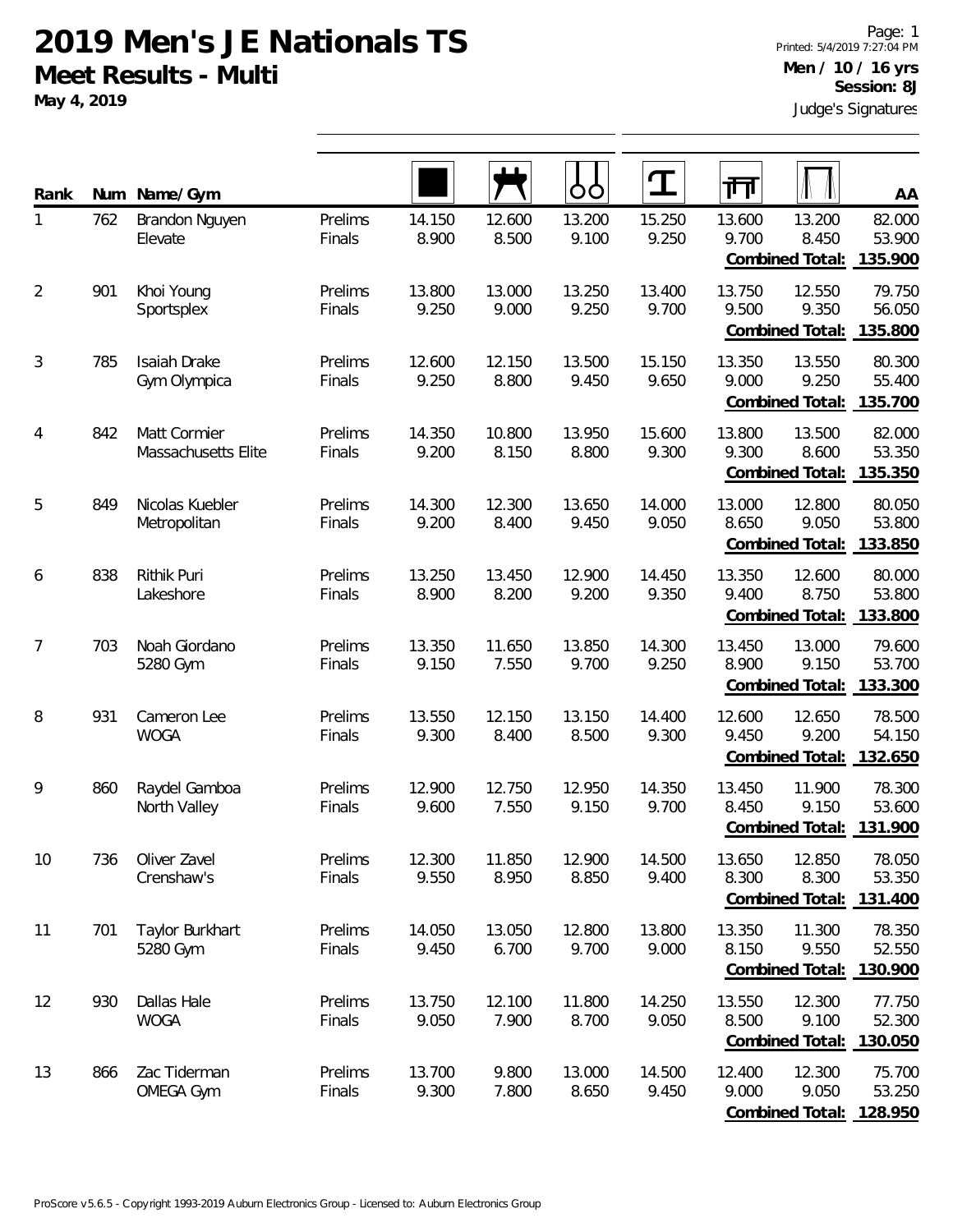**May 4, 2019**

| Rank | <b>Num</b> | Name/Gym                                  |                   |                 |                 | O               | T               | 帀                                                     | AA                          |
|------|------------|-------------------------------------------|-------------------|-----------------|-----------------|-----------------|-----------------|-------------------------------------------------------|-----------------------------|
| 14   | 870        | Alek Kuzmenchuk<br>Paragon NTC            | Prelims<br>Finals | 12.650<br>8.600 | 13.100<br>7.950 | 11.700<br>9.100 | 13.250<br>8.300 | 13.050<br>11.900<br>9.350<br>8.650<br>Combined Total: | 75.650<br>51.950<br>127.600 |
| 15   | 942        | <b>TYLER Shimizu</b><br><b>West Coast</b> | Prelims<br>Finals | 13.300<br>8.500 | 10.300<br>8.000 | 12.850<br>8.400 | 13.350<br>9.250 | 12.850<br>13.000<br>8.400<br>8.750<br>Combined Total: | 75.650<br>51.300<br>126.950 |
| 16   | 868        | Zachary English<br>Palmetto Gym           | Prelims<br>Finals | 12.500<br>8.600 | 11.450<br>7.950 | 12.100<br>8.700 | 13.050<br>9.050 | 13.750<br>12.300<br>8.750<br>8.500<br>Combined Total: | 75.150<br>51.550<br>126.700 |
| 17   | 848        | Dante Hays<br>Metropolitan                | Prelims<br>Finals | 13.000<br>9.450 | 11.450<br>7.050 | 12.500<br>8.550 | 13.300<br>9.400 | 11.500<br>12.500<br>8.700<br>9.100<br>Combined Total: | 74.250<br>52.250<br>126.500 |
| 18   | 774        | Javier Alfonso<br>Florida GTC             | Prelims<br>Finals | 12.800<br>9.200 | 9.750<br>7.550  | 11.950<br>8.700 | 14.250<br>9.300 | 13.000<br>11.300<br>9.000<br>9.550<br>Combined Total: | 73.050<br>53.300<br>126.350 |
| 19   | 818        | Michael Artlip<br>Houston Gym Center      | Prelims<br>Finals | 13.550<br>9.450 | 9.350<br>7.850  | 11.950<br>8.350 | 14.550<br>9.400 | 12.550<br>10.800<br>8.700<br>8.600<br>Combined Total: | 72.750<br>52.350<br>125.100 |
| 20   | 798        | Major Bain<br>GymTek                      | Prelims<br>Finals | 12.450<br>8.250 | 12.600<br>8.050 | 11.750<br>7.300 | 13.950<br>9.550 | 12.600<br>11.900<br>8.500<br>7.400<br>Combined Total: | 75.250<br>49.050<br>124.300 |
| 21   | 769        | Dylan Thomas<br>EnRich Gym                | Prelims<br>Finals | 13.100<br>9.400 | 10.600<br>6.450 | 12.100<br>8.250 | 14.500<br>9.150 | 11.550<br>11.300<br>8.750<br>8.750<br>Combined Total: | 73.150<br>50.750<br>123.900 |
| 22   | 805        | Zachary Patrick<br>Gymstrada              | Prelims<br>Finals | 13.000<br>9.050 | 11.200<br>6.700 | 12.400<br>7.650 | 13.500<br>9.150 | 12.900<br>11.800<br>8.700<br>7.650<br>Combined Total: | 74.800<br>48.900<br>123.700 |
| 23   | 912        | Justin Smith<br>Sun Country               | Prelims<br>Finals | 11.500<br>8.800 | 10.600<br>7.450 | 12.200<br>8.550 | 13.300<br>9.300 | 13.150<br>11.800<br>8.500<br>8.050<br>Combined Total: | 72.550<br>50.650<br>123.200 |
| 24   | 907        | Benjamin Brown-Proctor<br>Suffield Gym    | Prelims<br>Finals | 12.750<br>8.300 | 11.400<br>7.150 | 11.750<br>8.300 | 13.250<br>8.700 | 12.200<br>11.000<br>8.750<br>8.350<br>Combined Total: | 72.350<br>49.550<br>121.900 |
| 25   | 823        | Jack Bono<br>International OH             | Prelims<br>Finals | 13.350<br>7.350 | 9.050<br>7.200  | 11.600<br>7.350 | 14.200<br>8.500 | 12.800<br>11.400<br>8.900<br>7.800<br>Combined Total: | 72.400<br>47.100<br>119.500 |
| 26   | 810        | Justin Derringer<br>Hayden's              | Prelims<br>Finals | 12.350<br>0.000 | 8.900<br>0.000  | 12.550<br>0.000 | 12.200<br>8.950 | 12.150<br>9.900<br>0.000<br>0.000<br>Combined Total:  | 68.050<br>8.950<br>77.000   |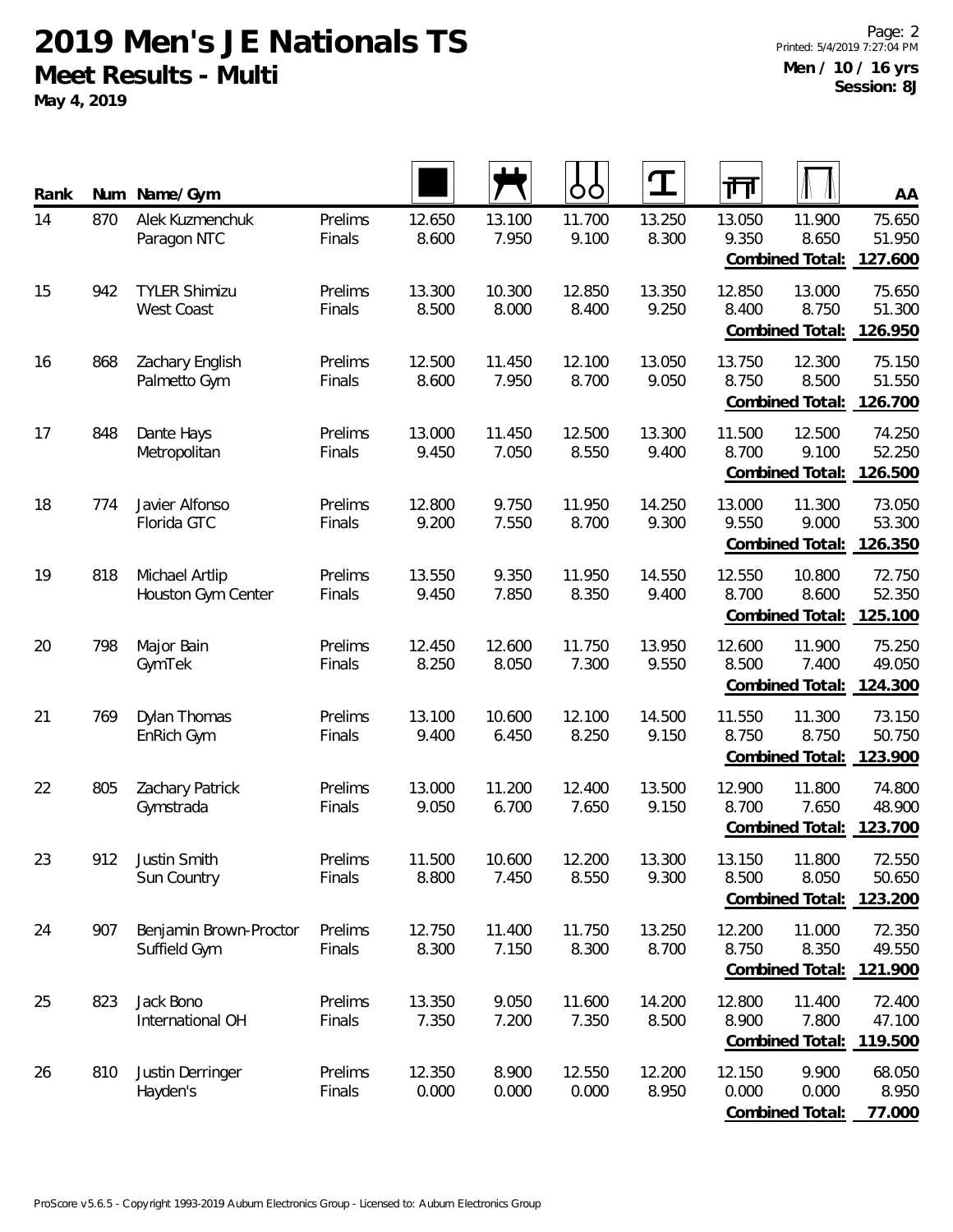**May 4, 2019**

 $\overline{\phantom{0}}$ 

#1 = 2019 Men's JE Nationals TS: 100% #2 = 2019 Men's JO Nationals: 100%

| Place          | Num | Name                   | Gym                 | #2     | #1    | Score  |
|----------------|-----|------------------------|---------------------|--------|-------|--------|
| 1              | 842 | Matt Cormier           | Massachusetts Elite | 14.350 | 9.200 | 23.550 |
| 2T             | 701 | Taylor Burkhart        | 5280 Gym            | 14.050 | 9.450 | 23.500 |
| 2T             | 849 | Nicolas Kuebler        | Metropolitan        | 14.300 | 9.200 | 23.500 |
| 4 <sub>T</sub> | 901 | Khoi Young             | Sportsplex          | 13.800 | 9.250 | 23.050 |
| 4T             | 762 | Brandon Nguyen         | Elevate             | 14.150 | 8.900 | 23.050 |
| 6T             | 818 | Michael Artlip         | Houston Gym Center  | 13.550 | 9.450 | 23.000 |
| 6T             | 866 | Zac Tiderman           | <b>OMEGA Gym</b>    | 13.700 | 9.300 | 23.000 |
| 8              | 931 | Cameron Lee            | <b>WOGA</b>         | 13.550 | 9.300 | 22.850 |
| 9              | 930 | Dallas Hale            | <b>WOGA</b>         | 13.750 | 9.050 | 22.800 |
| 10T            | 703 | Noah Giordano          | 5280 Gym            | 13.350 | 9.150 | 22.500 |
| <b>10T</b>     | 769 | Dylan Thomas           | EnRich Gym          | 13.100 | 9.400 | 22.500 |
| 10T            | 860 | Raydel Gamboa          | North Valley        | 12.900 | 9.600 | 22.500 |
| 13             | 848 | Dante Hays             | Metropolitan        | 13.000 | 9.450 | 22.450 |
| 14             | 838 | Rithik Puri            | Lakeshore           | 13.250 | 8.900 | 22.150 |
| 15             | 805 | Zachary Patrick        | Gymstrada           | 13.000 | 9.050 | 22.050 |
| 16             | 774 | Javier Alfonso         | Florida GTC         | 12.800 | 9.200 | 22.000 |
| 17T            | 736 | Oliver Zavel           | Crenshaw's          | 12.300 | 9.550 | 21.850 |
| 17T            | 785 | Isaiah Drake           | Gym Olympica        | 12.600 | 9.250 | 21.850 |
| 19             | 942 | <b>TYLER Shimizu</b>   | <b>West Coast</b>   | 13.300 | 8.500 | 21.800 |
| 20             | 870 | Alek Kuzmenchuk        | Paragon NTC         | 12.650 | 8.600 | 21.250 |
| 21             | 868 | Zachary English        | Palmetto Gym        | 12.500 | 8.600 | 21.100 |
| 22             | 907 | Benjamin Brown-Proctor | Suffield Gym        | 12.750 | 8.300 | 21.050 |
| 23T            | 823 | Jack Bono              | International OH    | 13.350 | 7.350 | 20.700 |
| 23T            | 798 | Major Bain             | GymTek              | 12.450 | 8.250 | 20.700 |
| 25             | 912 | Justin Smith           | Sun Country         | 11.500 | 8.800 | 20.300 |
| 26             | 810 | Justin Derringer       | Hayden's            | 12.350 | 0.000 | 12.350 |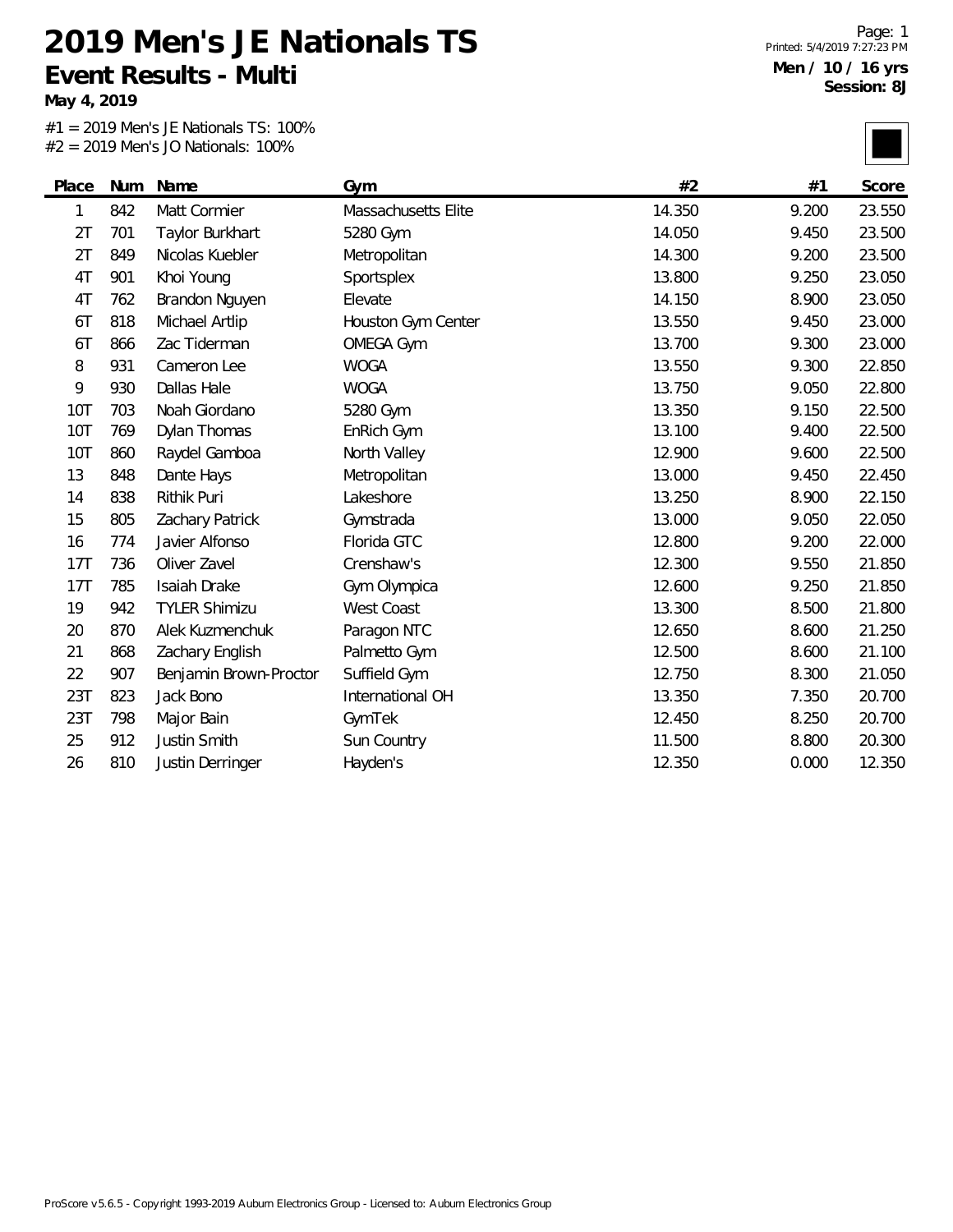**May 4, 2019**

#1 = 2019 Men's JE Nationals TS: 100% #2 = 2019 Men's JO Nationals: 100%

|                |     | $-$ 2017 INCHES 30 INGHORIOS. TOO 70 |                     |        |       | ,<br>$\mathbf{V}$ |
|----------------|-----|--------------------------------------|---------------------|--------|-------|-------------------|
| Place          | Num | Name                                 | Gym                 | #2     | #1    | Score             |
| 1              | 901 | Khoi Young                           | Sportsplex          | 13.000 | 9.000 | 22.000            |
| $\overline{2}$ | 838 | Rithik Puri                          | Lakeshore           | 13.450 | 8.200 | 21.650            |
| 3              | 762 | Brandon Nguyen                       | Elevate             | 12.600 | 8.500 | 21.100            |
| 4              | 870 | Alek Kuzmenchuk                      | Paragon NTC         | 13.100 | 7.950 | 21.050            |
| 5              | 785 | Isaiah Drake                         | Gym Olympica        | 12.150 | 8.800 | 20.950            |
| 6              | 736 | Oliver Zavel                         | Crenshaw's          | 11.850 | 8.950 | 20.800            |
| 7              | 849 | Nicolas Kuebler                      | Metropolitan        | 12.300 | 8.400 | 20.700            |
| 8              | 798 | Major Bain                           | GymTek              | 12.600 | 8.050 | 20.650            |
| 9              | 931 | Cameron Lee                          | <b>WOGA</b>         | 12.150 | 8.400 | 20.550            |
| 10             | 860 | Raydel Gamboa                        | North Valley        | 12.750 | 7.550 | 20.300            |
| 11             | 930 | Dallas Hale                          | <b>WOGA</b>         | 12.100 | 7.900 | 20.000            |
| 12             | 701 | Taylor Burkhart                      | 5280 Gym            | 13.050 | 6.700 | 19.750            |
| 13             | 868 | Zachary English                      | Palmetto Gym        | 11.450 | 7.950 | 19.400            |
| 14             | 703 | Noah Giordano                        | 5280 Gym            | 11.650 | 7.550 | 19.200            |
| 15             | 842 | Matt Cormier                         | Massachusetts Elite | 10.800 | 8.150 | 18.950            |
| 16             | 907 | Benjamin Brown-Proctor               | Suffield Gym        | 11.400 | 7.150 | 18.550            |
| 17             | 848 | Dante Hays                           | Metropolitan        | 11.450 | 7.050 | 18.500            |
| 18             | 942 | <b>TYLER Shimizu</b>                 | West Coast          | 10.300 | 8.000 | 18.300            |
| 19             | 912 | Justin Smith                         | Sun Country         | 10.600 | 7.450 | 18.050            |
| 20             | 805 | Zachary Patrick                      | Gymstrada           | 11.200 | 6.700 | 17.900            |
| 21             | 866 | Zac Tiderman                         | <b>OMEGA Gym</b>    | 9.800  | 7.800 | 17.600            |
| 22             | 774 | Javier Alfonso                       | Florida GTC         | 9.750  | 7.550 | 17.300            |
| 23             | 818 | Michael Artlip                       | Houston Gym Center  | 9.350  | 7.850 | 17.200            |
| 24             | 769 | Dylan Thomas                         | EnRich Gym          | 10.600 | 6.450 | 17.050            |
| 25             | 823 | Jack Bono                            | International OH    | 9.050  | 7.200 | 16.250            |
| 26             | 810 | Justin Derringer                     | Hayden's            | 8.900  | 0.000 | 8.900             |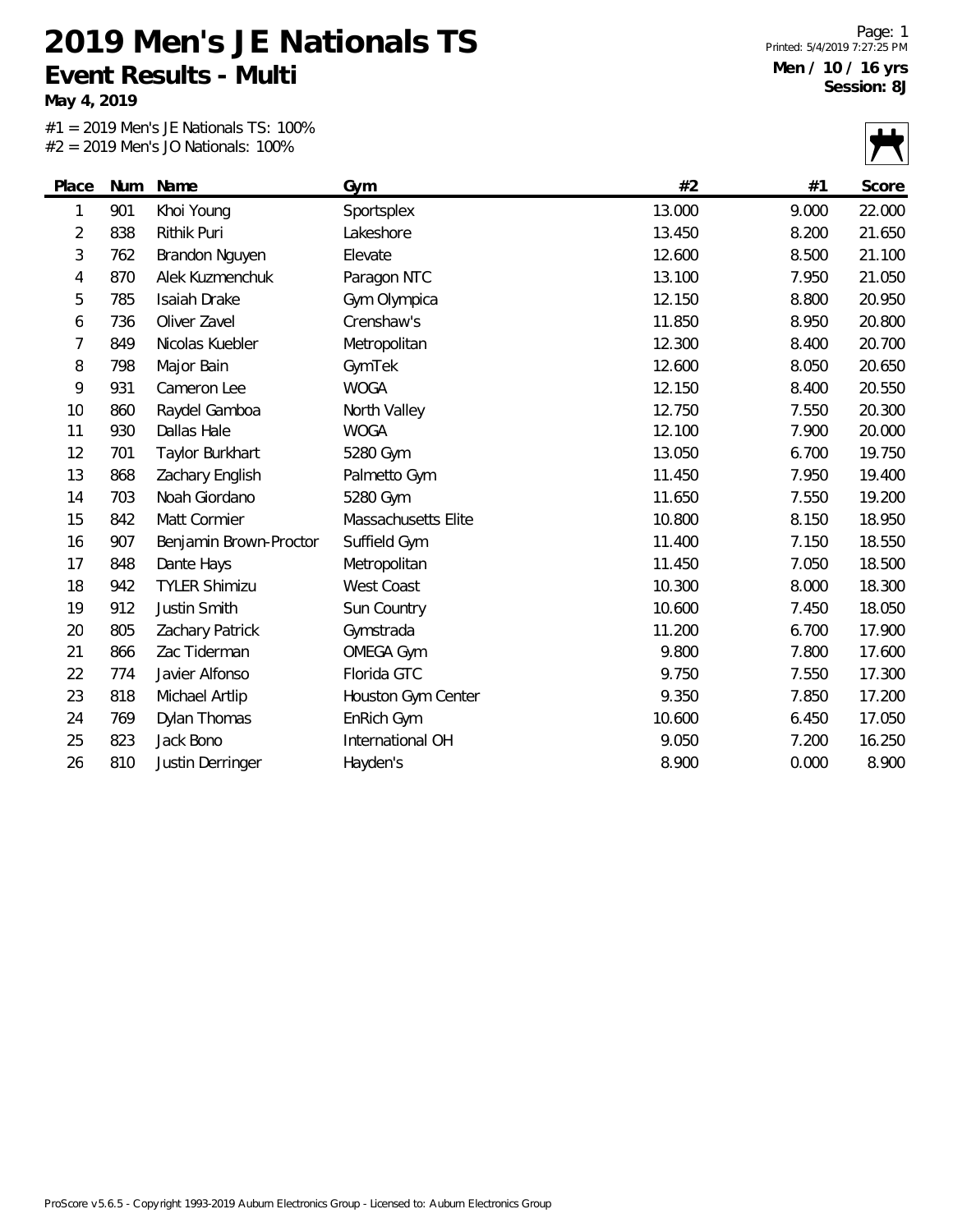**May 4, 2019**

 $#1 = 2019$  Men's JE Nationals TS: 100%<br> $#2 = 2019$  Men's JO Nationals: 100%  $= 2010$  Mon's JO Nationals

Page: 1 Printed: 5/4/2019 7:27:27 PM **Men / 10 / 16 yrs Session: 8J**

 $\mathbf{L}$ 

|                |     | $#2 = 2019$ Men's JO Nationals: 100% |                     |        |       | ŌŌ     |
|----------------|-----|--------------------------------------|---------------------|--------|-------|--------|
| Place          | Num | Name                                 | Gym                 | #2     | #1    | Score  |
| 1              | 703 | Noah Giordano                        | 5280 Gym            | 13.850 | 9.700 | 23.550 |
| $\overline{2}$ | 849 | Nicolas Kuebler                      | Metropolitan        | 13.650 | 9.450 | 23.100 |
| 3              | 785 | Isaiah Drake                         | Gym Olympica        | 13.500 | 9.450 | 22.950 |
| 4              | 842 | Matt Cormier                         | Massachusetts Elite | 13.950 | 8.800 | 22.750 |
| 5T             | 701 | Taylor Burkhart                      | 5280 Gym            | 12.800 | 9.700 | 22.500 |
| 5T             | 901 | Khoi Young                           | Sportsplex          | 13.250 | 9.250 | 22.500 |
| $\overline{7}$ | 762 | Brandon Nguyen                       | Elevate             | 13.200 | 9.100 | 22.300 |
| 8T             | 838 | <b>Rithik Puri</b>                   | Lakeshore           | 12.900 | 9.200 | 22.100 |
| 8T             | 860 | Raydel Gamboa                        | North Valley        | 12.950 | 9.150 | 22.100 |
| 10             | 736 | Oliver Zavel                         | Crenshaw's          | 12.900 | 8.850 | 21.750 |
| 11T            | 866 | Zac Tiderman                         | <b>OMEGA Gym</b>    | 13.000 | 8.650 | 21.650 |
| 11T            | 931 | Cameron Lee                          | <b>WOGA</b>         | 13.150 | 8.500 | 21.650 |
| 13             | 942 | <b>TYLER Shimizu</b>                 | West Coast          | 12.850 | 8.400 | 21.250 |
| 14             | 848 | Dante Hays                           | Metropolitan        | 12.500 | 8.550 | 21.050 |
| 15T            | 868 | Zachary English                      | Palmetto Gym        | 12.100 | 8.700 | 20.800 |
| 15T            | 870 | Alek Kuzmenchuk                      | Paragon NTC         | 11.700 | 9.100 | 20.800 |
| 17             | 912 | Justin Smith                         | Sun Country         | 12.200 | 8.550 | 20.750 |
| 18             | 774 | Javier Alfonso                       | Florida GTC         | 11.950 | 8.700 | 20.650 |
| 19             | 930 | Dallas Hale                          | <b>WOGA</b>         | 11.800 | 8.700 | 20.500 |
| 20             | 769 | Dylan Thomas                         | EnRich Gym          | 12.100 | 8.250 | 20.350 |
| 21             | 818 | Michael Artlip                       | Houston Gym Center  | 11.950 | 8.350 | 20.300 |
| 22T            | 907 | Benjamin Brown-Proctor               | Suffield Gym        | 11.750 | 8.300 | 20.050 |
| 22T            | 805 | Zachary Patrick                      | Gymstrada           | 12.400 | 7.650 | 20.050 |
| 24             | 798 | Major Bain                           | GymTek              | 11.750 | 7.300 | 19.050 |
| 25             | 823 | Jack Bono                            | International OH    | 11.600 | 7.350 | 18.950 |
| 26             | 810 | Justin Derringer                     | Hayden's            | 12.550 | 0.000 | 12.550 |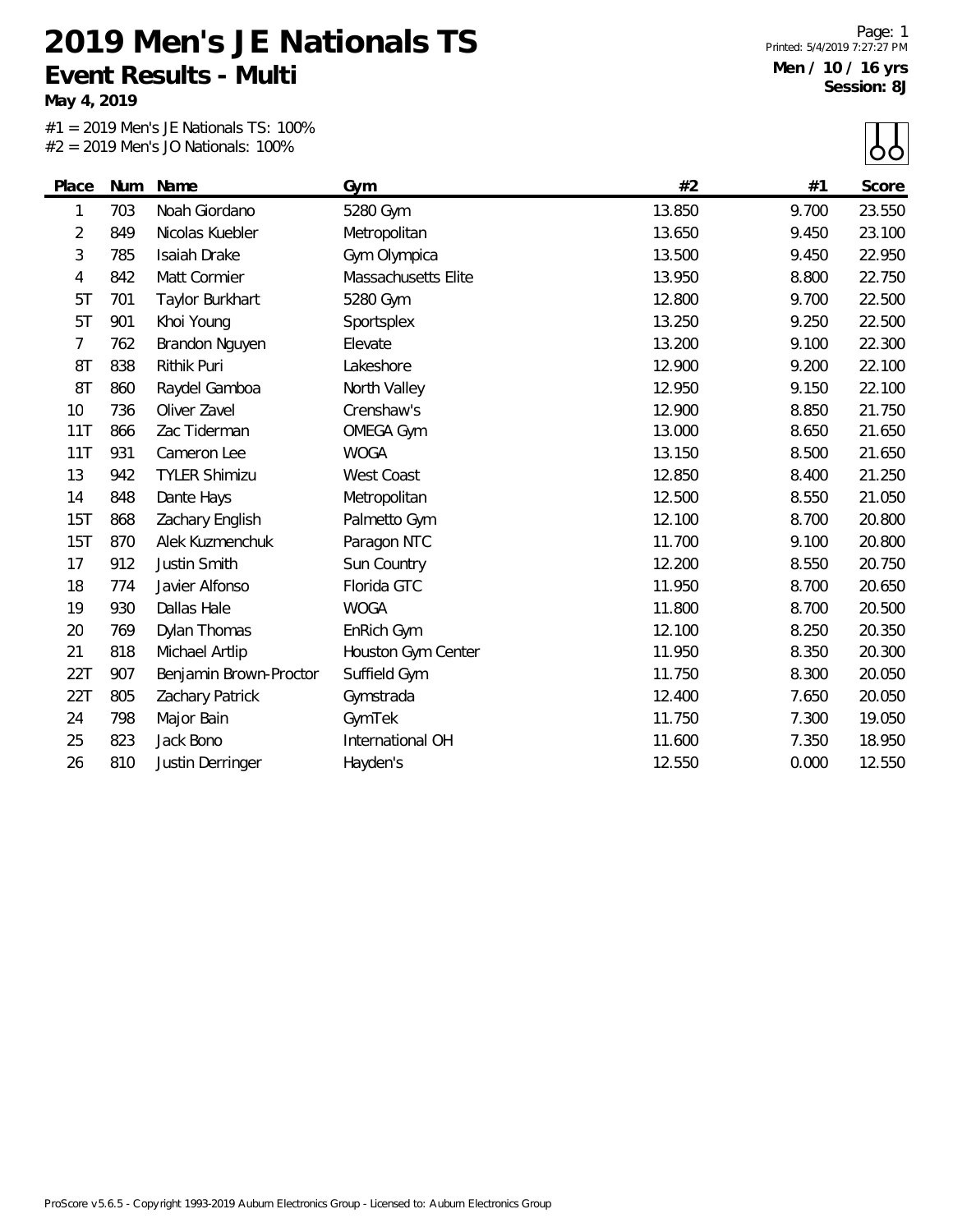**May 4, 2019**

#1 = 2019 Men's JE Nationals TS: 100% #2 = 2019 Men's JO Nationals: 100%

Page: 1 Printed: 5/4/2019 7:27:29 PM **Men / 10 / 16 yrs Session: 8J**

 $\sqrt{ }$ 

|            |     | $#Z = ZUIY$ Mens JO Nationals: 100% |                     |        |       | ┷      |
|------------|-----|-------------------------------------|---------------------|--------|-------|--------|
| Place      | Num | Name                                | Gym                 | #2     | #1    | Score  |
| 1          | 842 | Matt Cormier                        | Massachusetts Elite | 15.600 | 9.300 | 24.900 |
| 2          | 785 | Isaiah Drake                        | Gym Olympica        | 15.150 | 9.650 | 24.800 |
| 3          | 762 | Brandon Nguyen                      | Elevate             | 15.250 | 9.250 | 24.500 |
| 4          | 860 | Raydel Gamboa                       | North Valley        | 14.350 | 9.700 | 24.050 |
| 5T         | 818 | Michael Artlip                      | Houston Gym Center  | 14.550 | 9.400 | 23.950 |
| 5T         | 866 | Zac Tiderman                        | <b>OMEGA Gym</b>    | 14.500 | 9.450 | 23.950 |
| 7          | 736 | Oliver Zavel                        | Crenshaw's          | 14.500 | 9.400 | 23.900 |
| 8          | 838 | Rithik Puri                         | Lakeshore           | 14.450 | 9.350 | 23.800 |
| 9          | 931 | Cameron Lee                         | <b>WOGA</b>         | 14.400 | 9.300 | 23.700 |
| 10         | 769 | Dylan Thomas                        | EnRich Gym          | 14.500 | 9.150 | 23.650 |
| 11T        | 703 | Noah Giordano                       | 5280 Gym            | 14.300 | 9.250 | 23.550 |
| 11T        | 774 | Javier Alfonso                      | Florida GTC         | 14.250 | 9.300 | 23.550 |
| 13         | 798 | Major Bain                          | GymTek              | 13.950 | 9.550 | 23.500 |
| 14         | 930 | Dallas Hale                         | <b>WOGA</b>         | 14.250 | 9.050 | 23.300 |
| 15         | 901 | Khoi Young                          | Sportsplex          | 13.400 | 9.700 | 23.100 |
| 16         | 849 | Nicolas Kuebler                     | Metropolitan        | 14.000 | 9.050 | 23.050 |
| 17         | 701 | Taylor Burkhart                     | 5280 Gym            | 13.800 | 9.000 | 22.800 |
| <b>18T</b> | 823 | Jack Bono                           | International OH    | 14.200 | 8.500 | 22.700 |
| <b>18T</b> | 848 | Dante Hays                          | Metropolitan        | 13.300 | 9.400 | 22.700 |
| 20         | 805 | Zachary Patrick                     | Gymstrada           | 13.500 | 9.150 | 22.650 |
| 21T        | 912 | Justin Smith                        | Sun Country         | 13.300 | 9.300 | 22.600 |
| 21T        | 942 | <b>TYLER Shimizu</b>                | <b>West Coast</b>   | 13.350 | 9.250 | 22.600 |
| 23         | 868 | Zachary English                     | Palmetto Gym        | 13.050 | 9.050 | 22.100 |
| 24         | 907 | Benjamin Brown-Proctor              | Suffield Gym        | 13.250 | 8.700 | 21.950 |
| 25         | 870 | Alek Kuzmenchuk                     | Paragon NTC         | 13.250 | 8.300 | 21.550 |
| 26         | 810 | Justin Derringer                    | Hayden's            | 12.200 | 8.950 | 21.150 |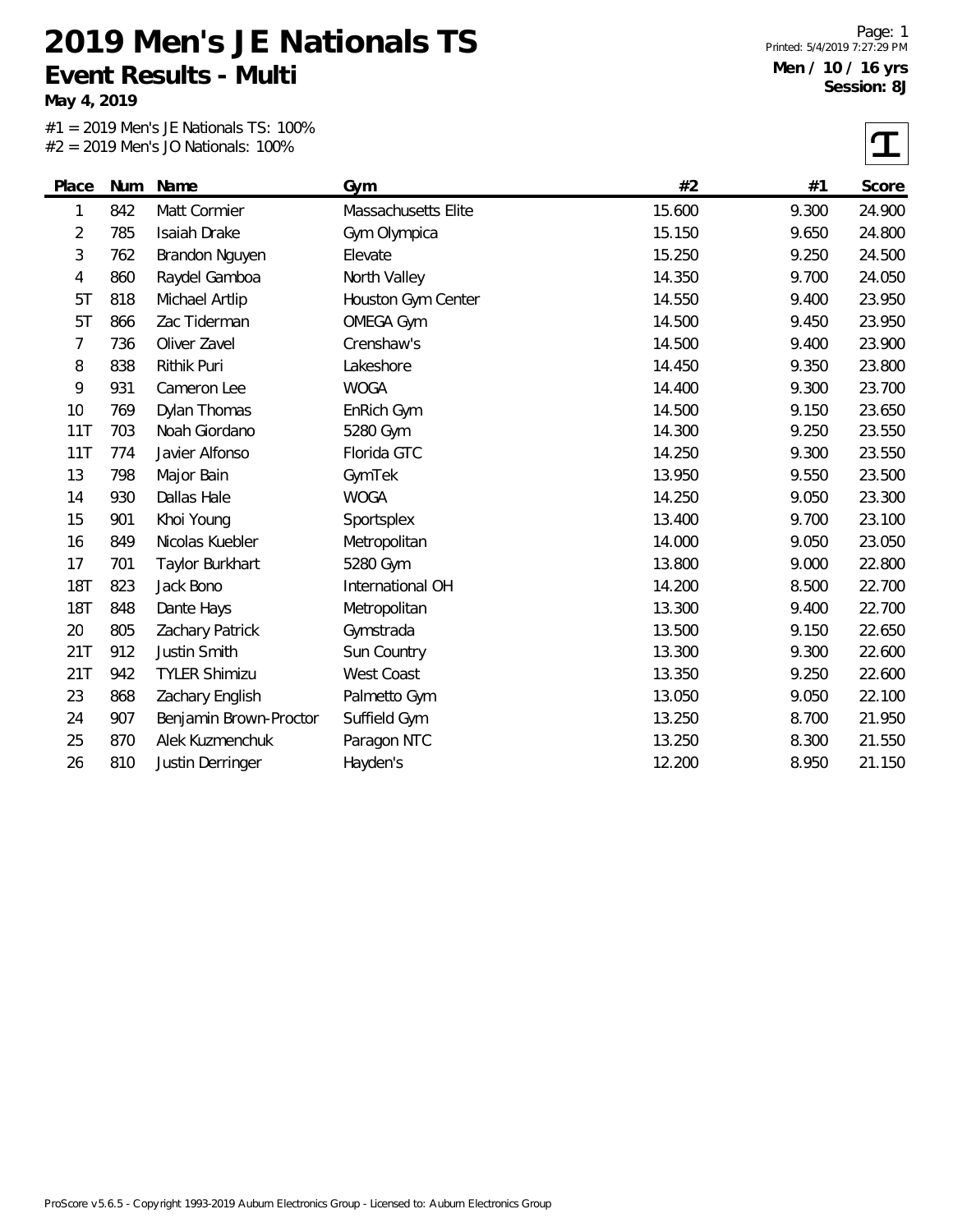**May 4, 2019**

#1 = 2019 Men's JE Nationals TS: 100% #2 = 2019 Men's JO Nationals: 100%

नन

|                |     |                        |                     |        |       | 1' L'  |
|----------------|-----|------------------------|---------------------|--------|-------|--------|
| Place          |     | Num Name               | Gym                 | #2     | #1    | Score  |
| 1              | 762 | Brandon Nguyen         | Elevate             | 13.600 | 9.700 | 23.300 |
| $\overline{2}$ | 901 | Khoi Young             | Sportsplex          | 13.750 | 9.500 | 23.250 |
| 3              | 842 | Matt Cormier           | Massachusetts Elite | 13.800 | 9.300 | 23.100 |
| 4              | 838 | Rithik Puri            | Lakeshore           | 13.350 | 9.400 | 22.750 |
| 5              | 774 | Javier Alfonso         | Florida GTC         | 13.000 | 9.550 | 22.550 |
| 6              | 868 | Zachary English        | Palmetto Gym        | 13.750 | 8.750 | 22.500 |
| 7              | 870 | Alek Kuzmenchuk        | Paragon NTC         | 13.050 | 9.350 | 22.400 |
| 8T             | 785 | Isaiah Drake           | Gym Olympica        | 13.350 | 9.000 | 22.350 |
| 8T             | 703 | Noah Giordano          | 5280 Gym            | 13.450 | 8.900 | 22.350 |
| 10T            | 930 | Dallas Hale            | <b>WOGA</b>         | 13.550 | 8.500 | 22.050 |
| 10T            | 931 | Cameron Lee            | <b>WOGA</b>         | 12.600 | 9.450 | 22.050 |
| 12             | 736 | Oliver Zavel           | Crenshaw's          | 13.650 | 8.300 | 21.950 |
| 13             | 860 | Raydel Gamboa          | North Valley        | 13.450 | 8.450 | 21.900 |
| 14             | 823 | Jack Bono              | International OH    | 12.800 | 8.900 | 21.700 |
| 15T            | 849 | Nicolas Kuebler        | Metropolitan        | 13.000 | 8.650 | 21.650 |
| 15T            | 912 | Justin Smith           | Sun Country         | 13.150 | 8.500 | 21.650 |
| 17             | 805 | Zachary Patrick        | Gymstrada           | 12.900 | 8.700 | 21.600 |
| 18             | 701 | Taylor Burkhart        | 5280 Gym            | 13.350 | 8.150 | 21.500 |
| 19             | 866 | Zac Tiderman           | <b>OMEGA Gym</b>    | 12.400 | 9.000 | 21.400 |
| 20T            | 818 | Michael Artlip         | Houston Gym Center  | 12.550 | 8.700 | 21.250 |
| 20T            | 942 | <b>TYLER Shimizu</b>   | <b>West Coast</b>   | 12.850 | 8.400 | 21.250 |
| 22             | 798 | Major Bain             | GymTek              | 12.600 | 8.500 | 21.100 |
| 23             | 907 | Benjamin Brown-Proctor | Suffield Gym        | 12.200 | 8.750 | 20.950 |
| 24             | 769 | Dylan Thomas           | EnRich Gym          | 11.550 | 8.750 | 20.300 |
| 25             | 848 | Dante Hays             | Metropolitan        | 11.500 | 8.700 | 20.200 |
| 26             | 810 | Justin Derringer       | Hayden's            | 12.150 | 0.000 | 12.150 |